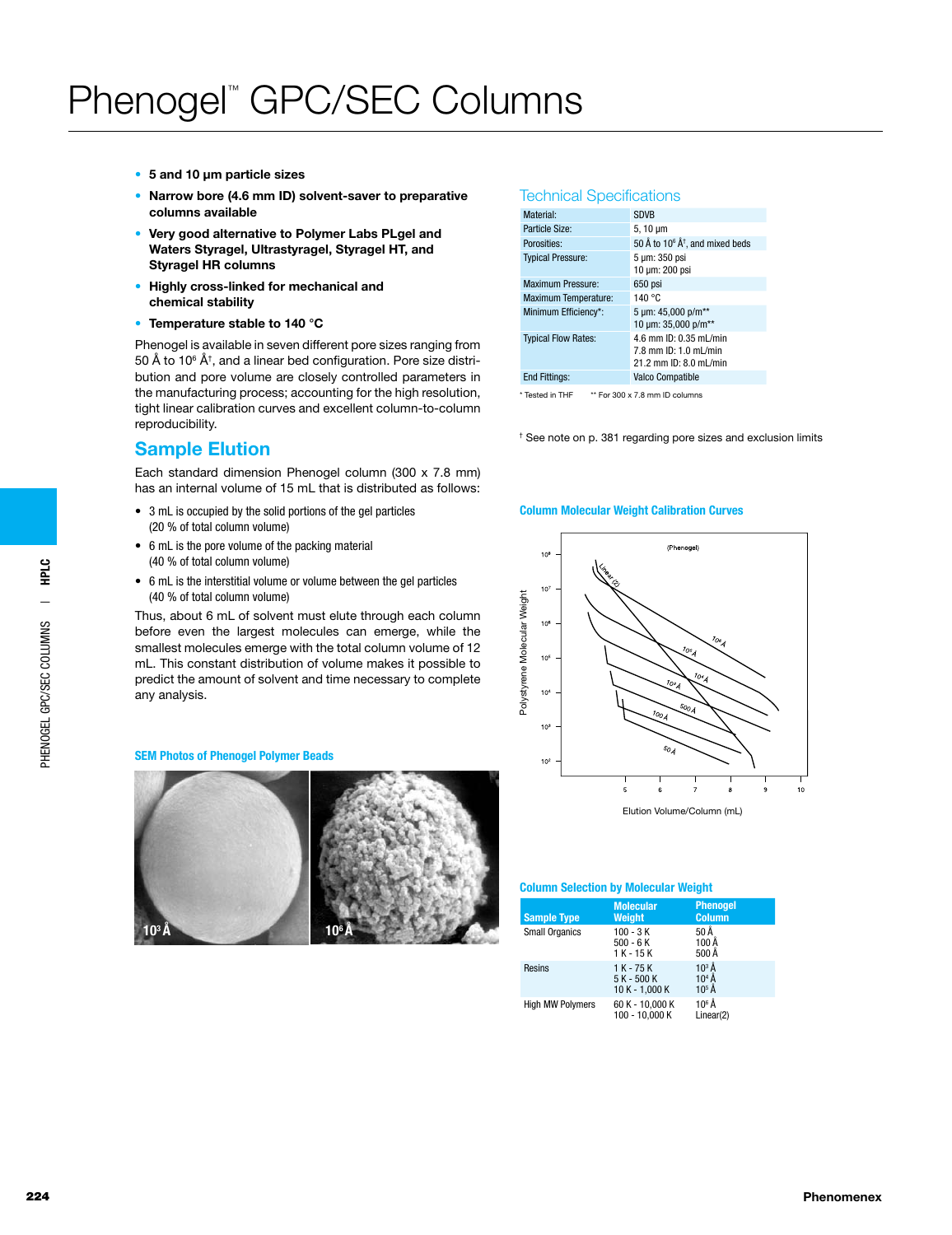### Solvent and Temperature Compatibility

- Phenogel columns are packed in tetrahydrofuran (THF)
- Columns can also be shipped in solvents such as DMF, Methylene Chloride, NMP, and o-CP, to help minimize equilibration time

### Solvent Compatibility Table

N = Not Compatible  $Y =$  Compatible

|                                        |     | <b>Phenogel Pore Size:</b> |     |                 |                 |                 |                 | <b>Suggested</b> |                  |
|----------------------------------------|-----|----------------------------|-----|-----------------|-----------------|-----------------|-----------------|------------------|------------------|
|                                        | (Å) |                            |     |                 |                 |                 |                 | Linear &         | <b>Operating</b> |
| <b>Mobile Phase Solvent</b>            | 50  | 100                        | 500 | 10 <sup>3</sup> | 10 <sup>4</sup> | 10 <sup>5</sup> | 10 <sup>6</sup> | <b>Mixed</b>     | Temp.            |
| Acetone                                | γ   | γ                          | Υ   | γ               | Y               | γ               | γ               | γ                |                  |
| Benzene                                | Υ   | Υ                          | Υ   | γ               | Υ               | Υ               | Y               | Υ                |                  |
| Carbon Tetrachloride                   | Y   | Y                          | Υ   | Υ               | Υ               | Υ               | Υ               | Υ                |                  |
| Chloroform                             | γ   | Υ                          | Υ   | γ               | Υ               | Υ               | γ               | γ                |                  |
| 30 % HFIP/Chloroform                   | γ   | Y                          | Υ   | γ               | Y               | Υ               | γ               | Y                |                  |
| Diethyl Ether                          | γ   | Υ                          | Υ   | Υ               | Υ               | Υ               | Y               | Υ                |                  |
| Dimethylacetamide (DMAC)               | Y*  | Y                          | Υ   | Υ               | Y               | Υ               | Υ               | Y                | 60 °C            |
| Dimethylformamide (DMF)                | Y*  | Υ                          | Υ   | Υ               | Υ               | Υ               | Y               | Υ                | 60 °C            |
| Dioxane                                | Y   | Y                          | Υ   | Υ               | Y               | Υ               | Υ               | Υ                |                  |
| DMS <sub>0</sub>                       | Y*  | Υ                          | Υ   | γ               | Υ               | Υ               | Υ               | Υ                | 60 °C            |
| <b>Ethyl Acetate</b>                   | Υ   | Y                          | Υ   | γ               | Y               | Y               | γ               | Y                |                  |
| Hexafluoroisopropanol (HFIP)           | Υ   | Υ                          | Υ   | Υ               | Υ               | Υ               | Υ               | Υ                |                  |
| Hexane                                 | Y   | Y                          | Υ   | Υ               | Y               | Υ               | Υ               | Y                |                  |
| M-Cresol                               | Y*  | Υ                          | Υ   | Υ               | Υ               | Υ               | Υ               | Υ                | 100 °C           |
| Methyl Ethyl Ketone                    | Y   | Y                          | Υ   | Υ               | Y               | Y               | Υ               | Υ                |                  |
| Methylene Chloride                     | Υ   | Υ                          | Υ   | Υ               | Υ               | Υ               | Υ               | Υ                |                  |
| 0-Chlorophenol                         | Y*  | Y                          | Υ   | Υ               | Υ               | Υ               | Υ               | Υ                | 100 °C           |
| 0-Dichlorobenzene                      | Y*  | Υ                          | Υ   | γ               | Υ               | Υ               | Υ               | Υ                | 135 °C           |
| Quinolin                               | Y*  | Y                          | Υ   | γ               | Y               | Y               | Υ               | Y                | 60 °C            |
| Tetrahydrofuran                        | Υ   | Υ                          | Υ   | Υ               | Υ               | Υ               | Υ               | Υ                |                  |
| Toluene                                | Y   | Y                          | Υ   | Υ               | Y               | Υ               | Υ               | Y                |                  |
| Trichlorobenzene                       | Y*  | Υ                          | Υ   | Υ               | Υ               | Υ               | Υ               | Υ                | 135 °C           |
| Water                                  | N   | N                          | N   | N               | N               | N               | N               | N                |                  |
| Xylene                                 | Υ   | Y                          | Y   | Υ               | Y               | Υ               | Υ               | Υ                |                  |
| *Not recommended on 5 um 50 Å columns. |     |                            |     |                 |                 |                 |                 |                  |                  |

### Solvent Switching Considerations

Although Phenogel columns are rugged and can withstand strong solvent changes, care should be exercised when switching from high-swell solvents (A) to low-swell solvents (B, C, and D). Improper solvent switches can result in a void. Best results are attained when an intermediate-swell solvent is used, and column lifetime is improved. Contact Phenomenex regarding solvents not listed below.

Column life can be maximized by dedicating certain columns to certain solvents. This will also minimize solvent switches. If care is not taken, a void may occur.

- Reduce flow rate to 0.2 mL/min
- Backpressure must NEVER exceed 650 psi
- Always check solvent miscibility in a beaker or follow the solvent miscibility table on page 379 before proceeding with ANY solvent switch.
- Compare the swell characteristics of solvent 1 (old solvent) to solvent 2 (new solvent) and use the following guidelines:
	- If solvent 1 and solvent 2 belong to the same swell category (see table below), check the solvent miscibility and proceed with the switch.
	- If solvent 1 and solvent 2 belong to successive swell categories as indicated by the arrows in the table below, check the miscibility and proceed with the switch.
	- If solvent 1 and solvent 2 DO NOT belong to the same OR successive swell categories, switch to an intermediate solvent FIRST, as indicated by the arrows in the table.



HPLC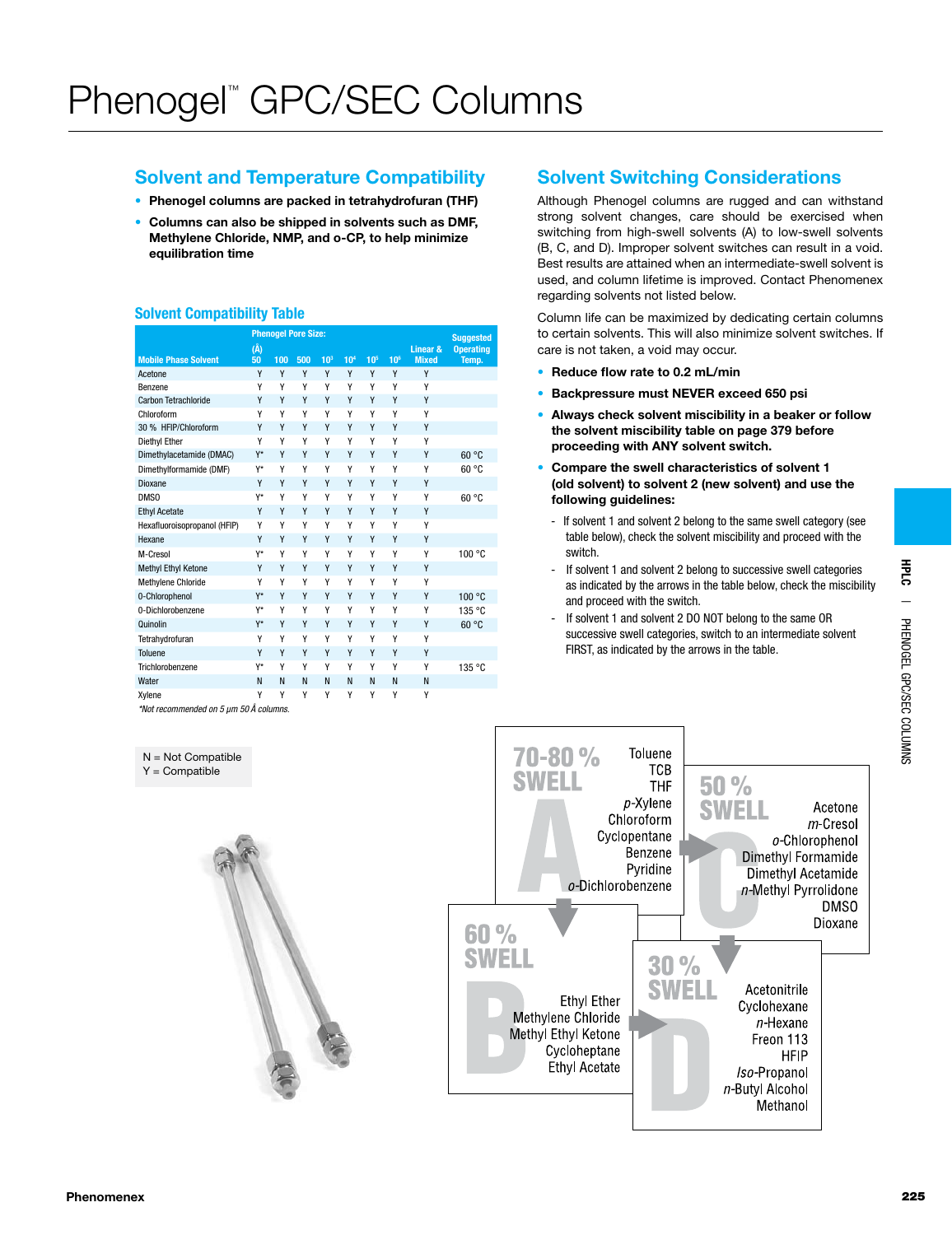## 50 Å - 106 Å Columns

- High resolution at low cost
- Customize your analysis by coupling different pore-size columns
- Wide range of solvent compatibility

#### Polymethyl Methacrylates (Wide MW Range)



#### Polyethylene Glycol 330

Column: Phenogel 5 μm 50 Å, 100 Å, 500 Å Dimensions:  $300 \times 7.8$  mm Solvent: THF Flow Rate: 1.0 mL/min Detection: Differential Refractometer Injection Volume: 100 µL 0.25 % w/v Temperature: Ambient<br>Sample: 1. dp7 1. dp7 546 MW 2. dp6 458 MW 3. dp5 370 MW 4. dp4 282 MW 5. dp3 194 MW 6. dp2 106 MW 7. dp1 62 MW



#### Organic Compounds



#### Closely Related Hydrocarbons



#### Phenolic Resins

**Column:** Phenogel 5 μm 500 Å x 2, 10<sup>3</sup> Å, 10<sup>4</sup> Å Dimensions: 300 x 7.8 mm Solvent: THF Flow Rate: 1.0 mL/min Detection: RI Injection Volume: 5 µL Temperature: 25 °C Sample: Phenolic Aldehyde Resin, MW 500 to 470 K



#### Polyvinyl Butyral



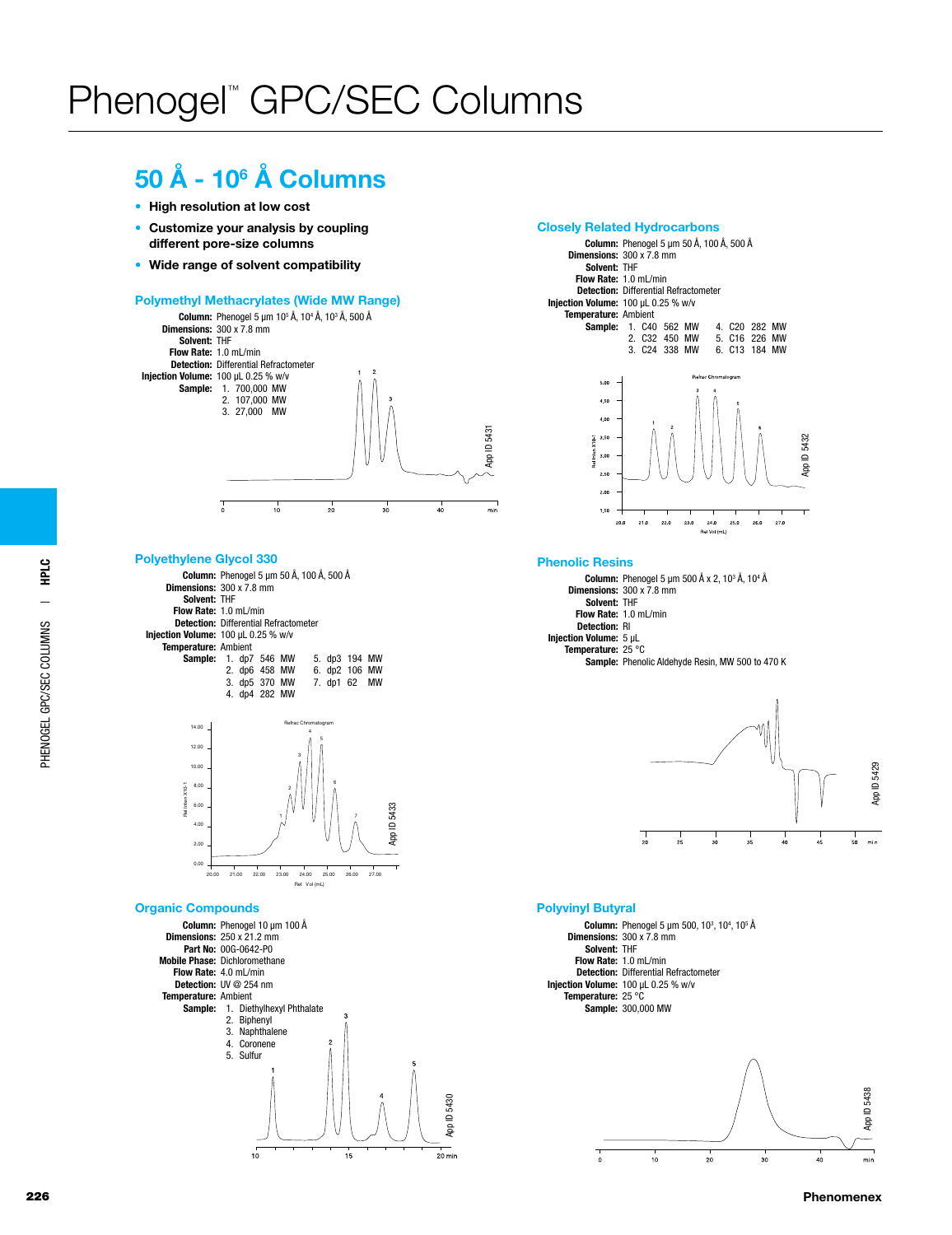## 50 Å - 106 Å Columns *(cont'd)*

#### Polyethylene Oxide (PEO)



#### Isoprenes from In Vitro Translation on Products



The columns were used in tandem to characterize isoprene chain lengths removed from labeled in vitro translation products or cell proteins. The isoprenoids were removed by treatment with Raney nickel and extracted into pentane. The pentane extractable material was hydrogenated<br>over platinum catalyst and injected onto the column. Fractions were collected at 0.5 minute<br>intervals and radioactivity was monitor chains were characterized by comparing radioactive peaks to standard retention times.

Chromatogram courtesy of W. Maltese and R. Erdman, Weis Center for Research, Geisinger Clinic.

#### Polystyrenes (Wide MW Range)



#### Polybutadines (Wide MW Range)



#### Poly-(α-Methyl Styrene) (Wide MW Range)

|                                     |                                 |                              | <b>Column:</b> Phenogel 5 µm $10^5$ , $10^4$ , $10^3$ , 500 Å |  |  |
|-------------------------------------|---------------------------------|------------------------------|---------------------------------------------------------------|--|--|
|                                     | <b>Dimensions: 300 x 7.8 mm</b> |                              |                                                               |  |  |
| Solvent: THF                        |                                 |                              |                                                               |  |  |
| Flow Rate: 1.0 mL/min               |                                 |                              |                                                               |  |  |
|                                     |                                 |                              | <b>Detection: Differential Refractometer</b>                  |  |  |
| Injection Volume: 100 µL 0.25 % w/v |                                 |                              |                                                               |  |  |
|                                     |                                 | <b>Sample: 1. 680,000 MW</b> |                                                               |  |  |
|                                     |                                 | 2. 90.000                    | <b>MW</b>                                                     |  |  |
|                                     |                                 | 3. 30.000 MW                 |                                                               |  |  |
|                                     |                                 | 4. 6.000                     | <b>MW</b>                                                     |  |  |
|                                     |                                 |                              |                                                               |  |  |
|                                     |                                 |                              |                                                               |  |  |

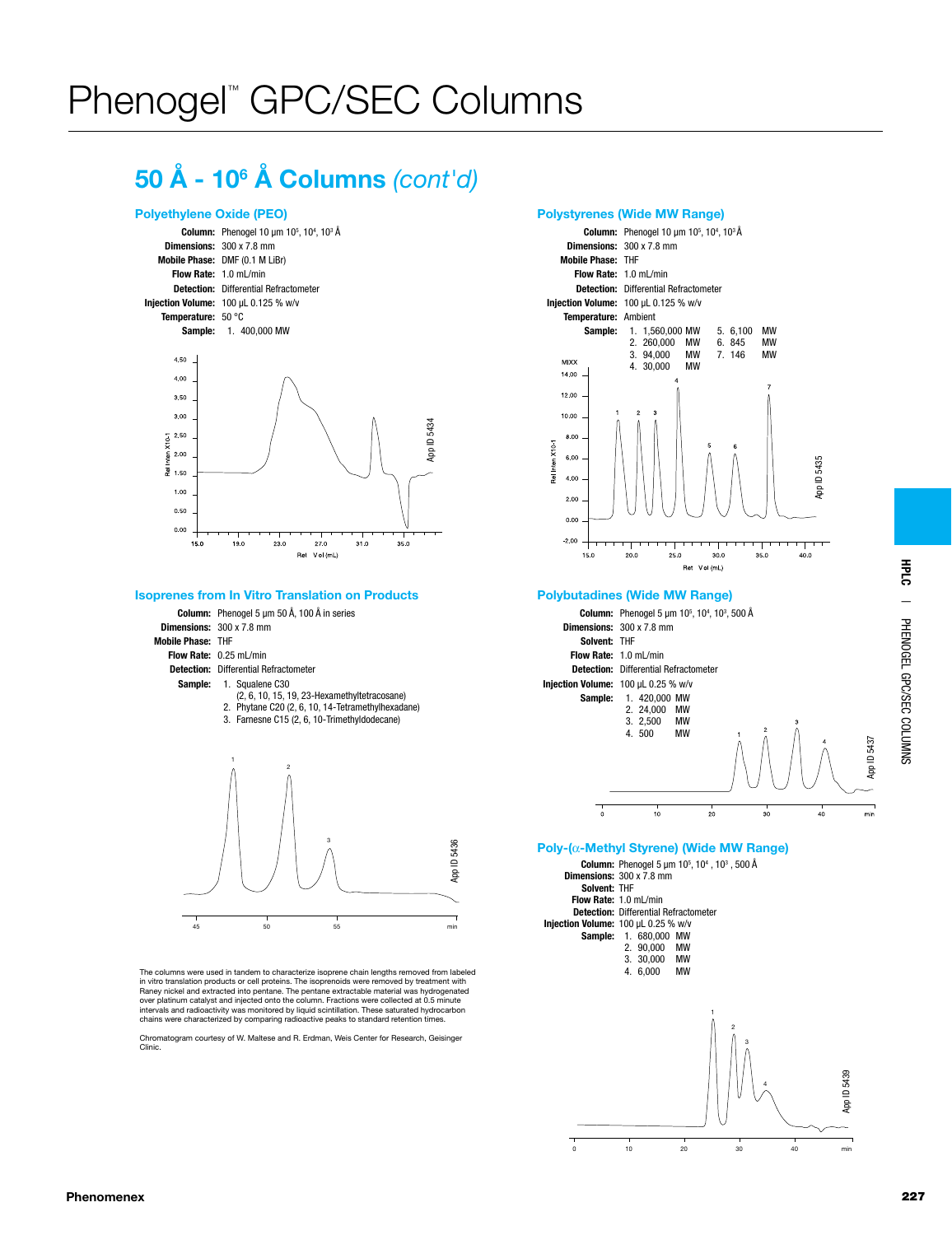## Linear Columns

- • Linear calibration to 10 million daltons
- • Long column life
- Excellent mechanical stability
- Excellent for analyzing a wide range of molecular weights

#### Cyclic Polymer Characterization





## Narrow Bore Columns An Improved Dimension in

### GPC Analysis

- Decrease solvent consumption
- Retain same elution profile
- Reduce solvent disposal costs

Phenogel-NB (NarrowBore) columns are optimized to reduce solvent consumption. The Phenogel-NB columns have a 4.6 mm column ID and run at 0.35 mL/min, reducing solvent consumption and disposal costs up to 65 %!

#### Loading

With narrow bore GPC/SEC columns, the volume in which the sample elutes is significantly decreased, thus increasing the effective concentration of the sample. This increase in sensitivity is exploited in HPLC, but in GPC it leads to overloading effects and proportionally lower sample loadings must be used.



#### Calibration Curve: Linear (2) - Phenogel 5 μm 300 x 7.8 mm





228 Phenomenex